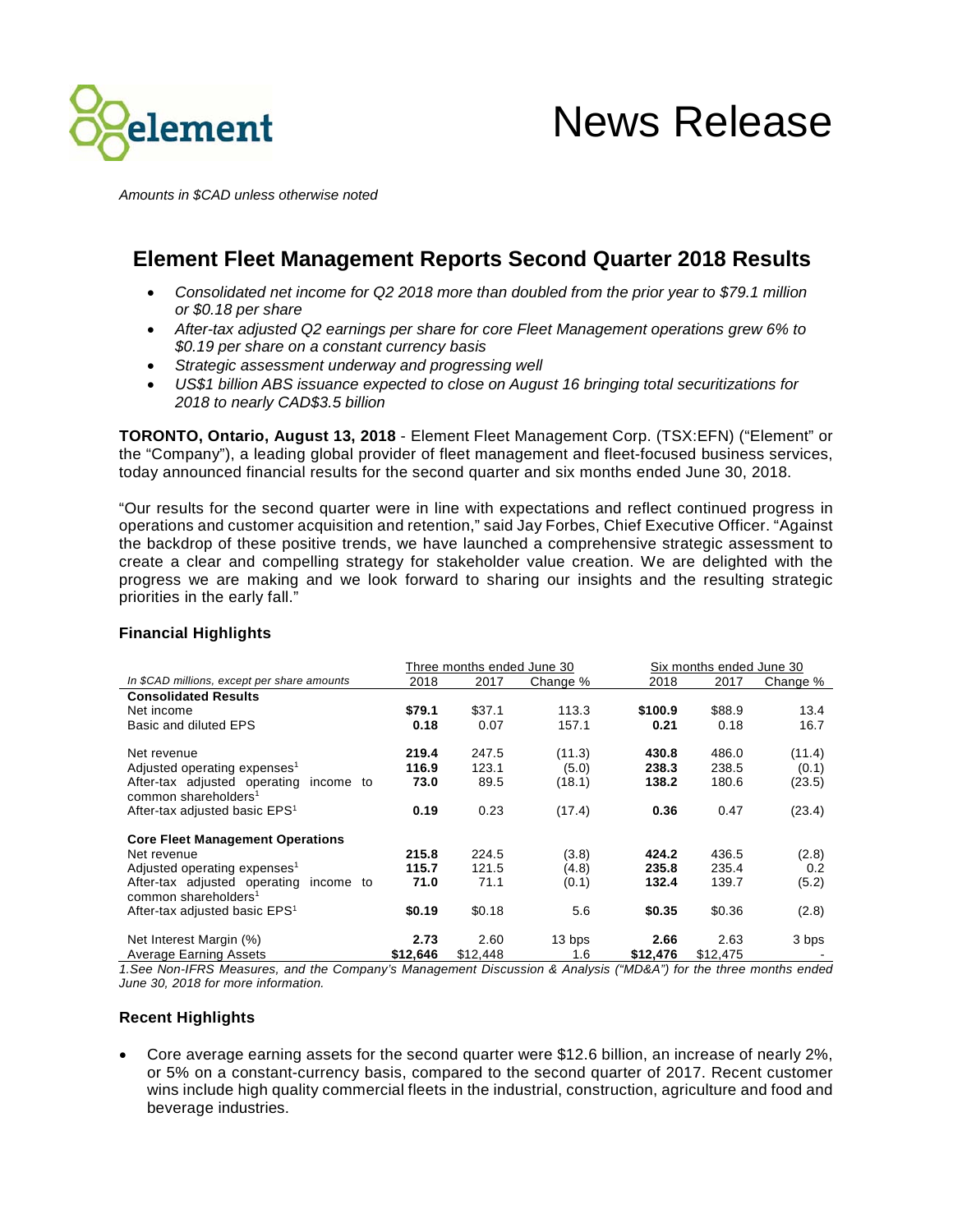- Element appointed Jay Forbes as Chief Executive Officer, Vito Culmone as Chief Financial Officer, and four new independent directors to Element's Board of Directors.
- On August 7, 2018 Element priced US\$1 billion of rated term notes through its Chesapeake Funding II platform in the United States. The transaction is expected to close on August 16, 2018. Combined with an earlier issuance in April 2018 and the creation of a securitization facility in Australia in May 2018, Element has securitized approximately \$3.5 billion year to date. The Company maintains strong liquidity and access to capital, with \$6 billion in available financing to fund ongoing originations and growth.

# **Core Fleet Management Operations**

The following summarizes results from the Company's core Fleet Management operations:

|                                                                            |                         | For the three months ended |                  | For the six months ended |                  |
|----------------------------------------------------------------------------|-------------------------|----------------------------|------------------|--------------------------|------------------|
| (in \$000's for stated values, except per share<br>amounts)                | <b>June 30.</b><br>2018 | March 31.<br>2018          | June 30.<br>2017 | <b>June 30.</b><br>2018  | June 30,<br>2017 |
| Net revenue                                                                |                         |                            |                  |                          |                  |
| Service and other revenue                                                  | \$129,496               | \$128,480                  | \$143,392        | \$257,976                | \$271,835        |
| Net interest and rental revenue                                            | 86,297                  | 79,967                     | 81,060           | 166,265                  | 164,620          |
| Net revenue                                                                | 215,793                 | 208,448                    | 224,452          | 424,241                  | 436,455          |
| <b>Adjusted operating expenses</b>                                         |                         |                            |                  |                          |                  |
| Salaries, wages and benefits                                               | 81,338                  | 81.535                     | 78,287           | 162,873                  | 152,431          |
| General and administrative expenses                                        | 28,343                  | 33,354                     | 39,369           | 61,697                   | 75,445           |
| Depreciation and amortization                                              | 5,972                   | 5,280                      | 3,822            | 11,252                   | 7,547            |
| <b>Adjusted operating expenses</b>                                         | 115,653                 | 120,169                    | 121,478          | 235,822                  | 235,423          |
| Adjusted operating income                                                  | 100,140                 | 88,279                     | 102,974          | 188,419                  | 201,032          |
| Provision for taxes applicable to adjusted<br>operating income             | 18,025                  | 15,890                     | 21,625           | 33,915                   | 42,217           |
| After-tax adjusted operating income                                        | 82,115                  | 72,389                     | 81,349           | 154,504                  | 158,815          |
| Less: Cumulative preferred share dividends                                 | 11,068                  | 11,068                     | 10,253           | 22,136                   | 19,165           |
| After-tax adjusted operating income<br>attributable to common shareholders | \$71,047                | \$61,321                   | \$71,096         | \$132,368                | \$139,650        |
| Weighted average number of shares<br>outstanding (basic)                   | 380,452                 | 380,356                    | 388,958          | 380,404                  | 388,338          |
| After-tax adjusted operating income per share<br>(basic)                   | \$0.19                  | \$0.16                     | \$0.18           | \$0.35                   | \$0.36           |

Service and other revenue for Q2 2018 of \$129.5 million increased 0.8% from Q1 2018 but was down 9.7% from Q2 2017. On a constant currency basis, service and other revenue decreased by 0.4% and 6.8% compared to Q1 2018 and Q2 2017, respectively. The decrease from Q2 2017 was primarily due to higher remarketing revenue in that quarter and an increase in customer attrition in the second half of 2017. Customer attrition trends continue to improve and are expected to revert to their normal historical levels in the second half of 2018.

Net interest and rental revenue of \$86.3 million increased 6.5% from Q2 2017 and 7.9% from Q1 2018. On a constant currency basis, net interest and rental revenue increased by 9.9% and 6.9% compared to Q2 2017 and Q1 2018, respectively. The increase was partially due to the impact and timing of interest rate changes and pricing mechanisms in the prior quarter, and a one-off contract reset in Q2 2018. Net interest and rental revenue margin (NIM) was 2.73% in Q2 2018, as compared with 2.61% in Q1 2018 and 2.60% in Q2 2017, reflecting both of these factors.

Adjusted operating expenses in Q2 2018 were \$115.7 million, a decrease of 4.8% compared to Q2 2017, and a decrease of 3.8% on a sequential basis. On a constant currency basis, adjusted operating expenses declined by 1.8% compared to Q2 2017 and by 4.9% compared to Q1 2018. The decreases reflect a combination of productivity and cost saving initiatives including the closure of our Ireland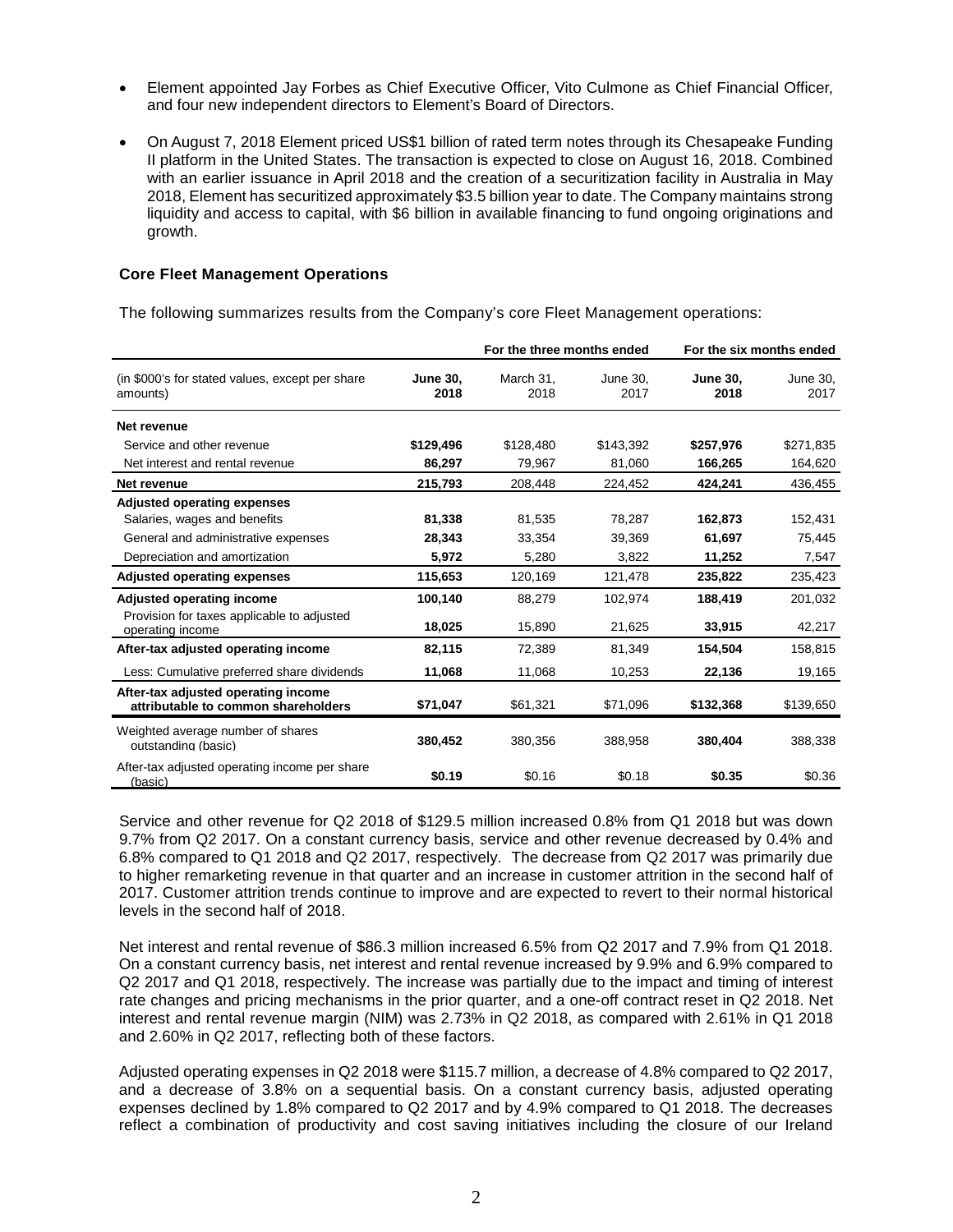operations, partially offset by higher salaries and benefits as some integration resources returned to their normal operational functions.

Adjusted operating income from core Fleet Management operations for Q2 2018 was \$100.1 million, a decrease of 2.8% from Q2 2017 and an increase of 13.4% over the immediately preceding quarter. On a constant currency basis, adjusted operating income was flat compared to Q2 2017 due to the impact of the higher U.S. dollar in the comparable period, and increased by 12.3% compared to Q1 2018 for the reasons noted above.

## **Non-core Assets**

At June 30, 2018, non-core operations represented approximately 6% of Element's total assets and included the assets listed below.

| Asset                                             | <b>Description</b>                                                                                                    | <b>June 30.</b><br>2018 | Dec. 31.<br>2017 |
|---------------------------------------------------|-----------------------------------------------------------------------------------------------------------------------|-------------------------|------------------|
| 19th Capital Group LLC                            | Senior term loans (A&B) and revolver equipment<br>Ioan <sup>(1)</sup>                                                 | \$807.9                 | \$775.9          |
| 19th Capital Group LLC                            | Equity ownership (49.99%)                                                                                             |                         | \$10.0           |
| <b>ECAF I Holding Ltd</b>                         | 32.5% interest in ECAF Holdings Ltd., an indirect<br>owner of ECAF I Ltd., an issuer of rated pooled-<br>aircraft ABS | \$113.6                 | \$122.3          |
| New Zealand Equipment<br><b>Finance Portfolio</b> | Portfolio of various vehicles and equipment                                                                           | \$8.7                   | \$17.4           |
| <b>Heavy Duty Truck</b><br>Portfolio              | Portfolio of Class 8 tractors and trailers in the U.S.                                                                | \$60.9                  | \$58.8           |
| Total                                             |                                                                                                                       | \$991.1                 | \$984.4          |

*1. Balance reflects a credit loss provision of \$65 million (December 31, 2017 - \$nil) recorded with the adoption of IFRS 9.*

Non-Core operations contributed \$3.6 million of net revenue as compared with \$23.1 million in Q2 2017, reflecting non-recurring fees in the prior quarter, adoption of the new IFRS 9 accounting policy and its impact on the ECAF investment, and the divestiture of certain non-core assets in 2017. Non-core assets contributed \$0.01 in after-tax adjusted operating income per share in the second quarter of 2018.

The 19th Capital joint venture continues to implement its business plan to improve operations. This plan includes moving vehicles to corporate fleets, expediting the sale or trade-in of certain units, reducing maintenance and recovery expense, and optimizing the composition of the fleet to improve overall efficiency. The operations of the 19<sup>th</sup> Capital joint venture represent one of three workstreams the Company is undertaking as part of its comprehensive strategic assessment.

## **Dividends declared**

The Company's Board of Directors has authorized and declared a quarterly dividend of \$0.075 per outstanding common share of Element for the third quarter of 2018. The dividend will be paid on October 15, 2018 to shareholders of record as at the close of business on September 28, 2018.

Element's Board of Directors also declared the following dividends on Element's preferred shares:

| <b>Series</b> | <b>TSX Ticker</b> | Amount     | <b>Record Date</b> | <b>Payment Date</b> |  |
|---------------|-------------------|------------|--------------------|---------------------|--|
| Series A      | EFN.PR.A          | \$0.412500 | Sept. 14, 2018     | Sept. 28, 2018      |  |
| Series C      | EFN.PR.C          | \$0.406250 | Sept. 14, 2018     | Sept. 28, 2018      |  |
| Series E      | EFN.PR.E          | \$0.400000 | Sept. 14, 2018     | Sept. 28, 2018      |  |
| Series G      | EFN.PR.G          | \$0.406250 | Sept. 14, 2018     | Sept. 28, 2018      |  |
| Series I      | EFN.PR.I          | \$0.359375 | Sept. 14, 2018     | Oct. 1. 2018        |  |

*In millions*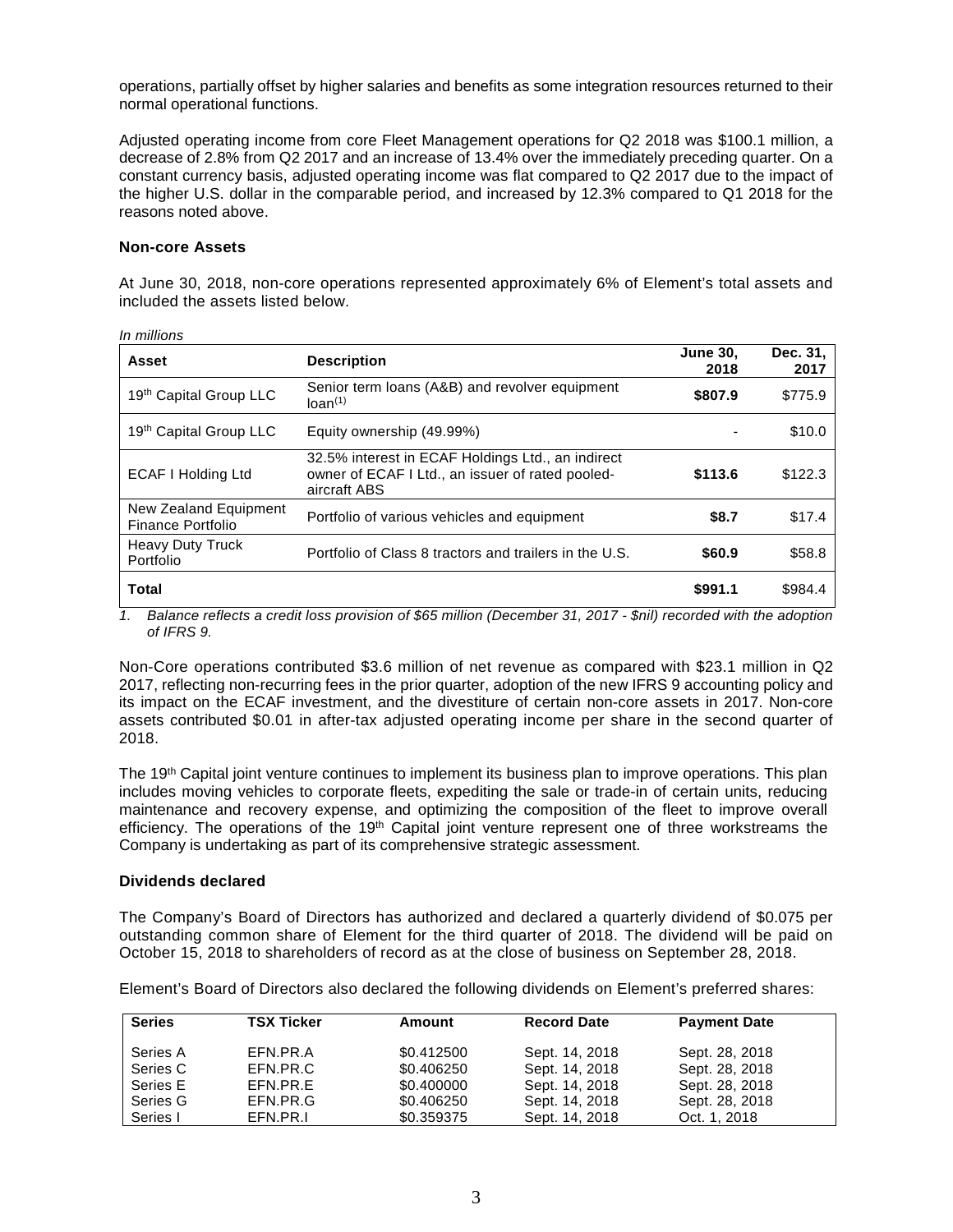The Company's common and preferred share dividends are designated to be eligible dividends for purposes of section 89(1) of the Income Tax Act (Canada).

# **Conference call and Webcast**

A conference call to discuss these results will be held on Tuesday, August 14, 2018 at 8:00 a.m. Eastern Time. The conference call and webcast may be accessed as follows:

- Webcast: http://services.choruscall.ca/links/elementfleet20180814.html
- North America Toll-Free: 1-877-407-4177
- International: 1-201-689-8325
- Passcode 86810#

The webcast will be available until November 14, 2018. A recording of the conference call may be accessed through September 14, 2018 by dialing 1-604-638-9010 and entering the access code 2491#.

#### **Non-IFRS Measures**

The Company's unaudited interim condensed consolidated financial statements have been prepared in accordance with International Financial Reporting Standards ("IFRS") as issued by the International Accounting Standards Board ("IASB") and the accounting policies we adopted in accordance with IFRS.

The Company believes that certain Non-IFRS Measures can be useful to investors because they provide a means by which investors can evaluate the Company's underlying key drivers and operating performance of the business, exclusive of certain adjustments and activities that investors may consider to be unrelated to the underlying economic performance of the business of a given period. Throughout this Press Release, management used a number of terms and ratios which do not have a standardized meaning under IFRS and are unlikely to be comparable to similar measures presented by other organizations. A full description of these measures can be found in the Management Discussion & Analysis that accompanies the financial statements for the quarter ended June 30, 2018.

Element's unaudited interim condensed financial statements and related management discussion and analysis (MD&A) as at and for the three months ended June 30, 2018 have been filed on SEDAR [\(www.sedar.com\).](http://www.sedar.com)/)

## **About Element Fleet Management**

Element Fleet Management (TSX: EFN) is a leading global fleet management company, providing world-class management services and financing for commercial vehicle and equipment fleets. Element's suite of fleet management services span the total fleet lifecycle, from acquisition and financing to program management and remarketing – helping customers optimize performance and improve productivity. For more information, visit www.elementfleet.com.

## **Contact:**

Zev Korman SVP Investor Relations (416) 646-5421 [zkorman@elementcorp.com](mailto:jsadler@elementcorp.com)

*This press release includes forward-looking statements regarding Element and its business. Such statements are based on the current expectations and views of future events of Element's management. In some cases the forward-looking statements can be identified by words or phrases such as "may", "will", "expect", "plan", "anticipate", "intend", "potential", "estimate", "believe" or the negative of these terms, or other similar expressions intended to identify forward-looking statements, including, among others, statements regarding Element's technology platform and recent investments; growth opportunities; the ability to drive operational efficiencies, safety improvements and*